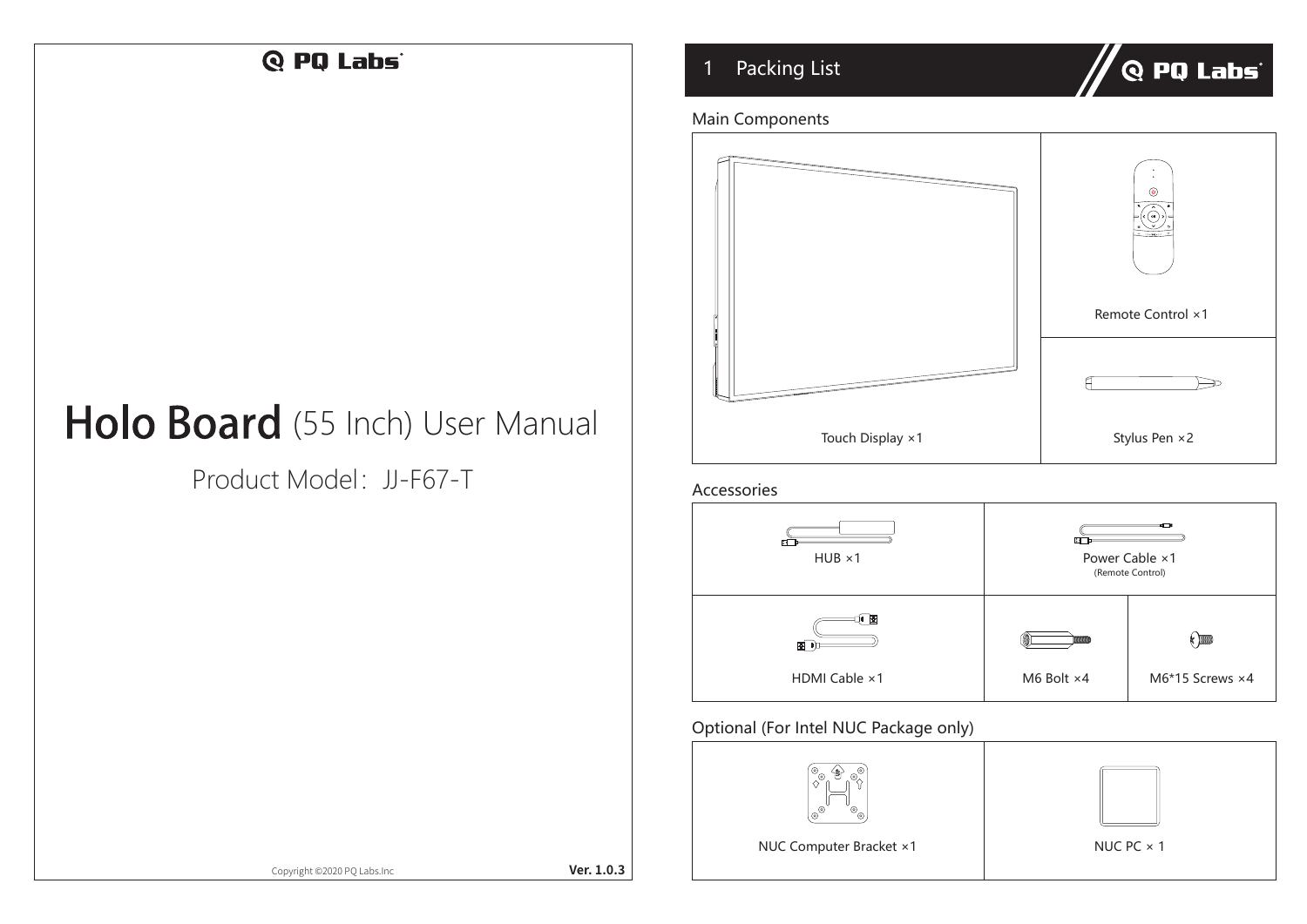### 2.1 Environment

# **Q** PQ Labs

For the best user experience, please place the Holo Board with approx. 2.3 feet/ 0.7m from your conference table, also keep the middle of the Holo Board aligned to the middle of the conference table.



#### 2.2 Hardware requirements for computer $\sqrt{\phantom{a}}$ **Q** PQ Labs®

|                     | <b>Minimum Requirements</b>                          | <b>Recommend Requirements</b>                        |
|---------------------|------------------------------------------------------|------------------------------------------------------|
| <b>CPU</b>          | 7th Generation Intel® Core™<br>i3 Processor or above | 7th Generation Intel® Core™<br>15 Processor or above |
| <b>RAM</b>          | 16 GB or above                                       | 16 GB or above                                       |
| <b>Graphics</b>     | Intel <sup>®</sup> HD Graphics                       | Intel <sup>®</sup> HD Graphics                       |
| <b>Video Output</b> | 4K (3860 x 2160) 60Hz                                | 4K (3860 x 2160) 60Hz                                |

### 2.3 Install the Intel NUC PC



#### $-\bigwedge$  Caution

Please follow this part if you are plan to use Intel NUC PC mounting, skip this part for external PC.

a. Please install the NUC computer bracket to back side of the Holo Board as below;



b. Please install the screws to the NUC and mount the NUC to the bracket.



c. Please attach AC power adapter onto Holo Board as shown.



 $-\sqrt{N}$  CAUTION

- Please make sure your HDMI cable is HDMI 2.0 compliance.
- Please DO NOT use any USB Hub in this step, connect the 3 USB Cables to your PC.
- a. Please connect the 3 USB cables from the Holo Board to your computer directly. (Light-Field Sensor-1, Light-Field Sensor-2, Holo Board Camera)